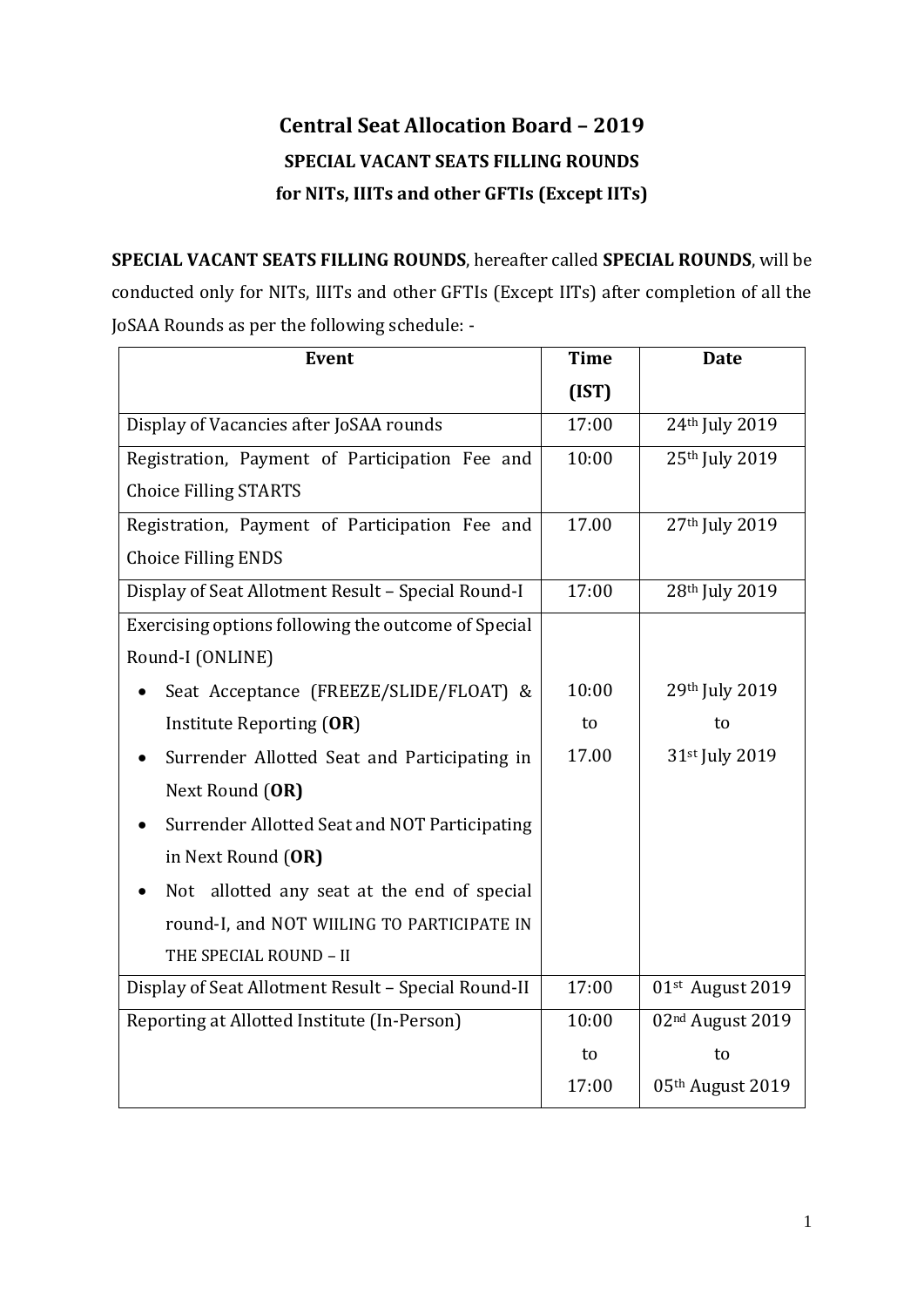#### **Process for candidates: Prior to Special Rounds (After 7th JoSAA Round)**

- All Candidates having got allotted seat in NITs/IIITs/other GFTIs till 7<sup>th</sup> JoSAA round must REPORT to the Allotted Institute between **19th – 23rd July, 2019**, failing which their allotted seat through JoSAA rounds will be CANCELLED.
- At the time of REPORTING at the Allotted Institute, if the Candidate: -
- o **Opts NOT to participate in Special Round he/she is required to deposit the balance Institute/Other Fee at the Allotted Institute. Such candidates will NOT be Eligible to register in the Special Round.**
- o **Opts to participate in Special Round**, he/she is required to submit an affidavit (Annexure-1) and pay **only** the Seat Acceptance Fee (if not paid in earlier JoSAA rounds) at the Allotted Institute and not the entire Institute/Other Fee. Original documents will only be verified and **will not be retained** at the Allotted Institute. Actual charges for Boarding/Lodging during stay in the Institute shall be paid by the candidate to the Institute.

**If such a candidate DOES NOT REGISTER for Special Round during 25th July to 27th July, 2019, his/her current allotted seat from JoSAA Rounds will be cancelled and he/she will not be considered for the Special Rounds. This will be treated as Auto-Withdrawal from the Counseling process. The Seat Acceptance Fee paid by such candidate before the Special Round, will be refunded by CSAB after deducting Rs. 1,500/-.**

- **WITHDRAWAL** of seat of NITs/IIITs/Other GFTIs OPTION will be available during Institute Reporting  $(19<sup>th</sup> - 23<sup>rd</sup>$  July, 2019). i.e. a candidate who REPORTED at the Allotted Institute between 19th – 23rd July, 2019, may **WITHDRAW** his/her allotted seat, if he/she wishes, **during the same period at the same Institute**. In case of WITHDRAWAL, the Seat Acceptance Fee will be refunded by CSAB after deducting Rs. 1,500/-. The Institute Fee, if paid, will be refunded by the Allotted Institute after deducting actual charges for Boarding / Lodging during stay in the Institute.
- Candidates, having a seat allotted in an IIT till 7<sup>th</sup> JoSAA round, can also participate in Special Round. But the Seat Acceptance Fee and/or Institution Fee will NOT be adjusted in the Special Round Participation Fee.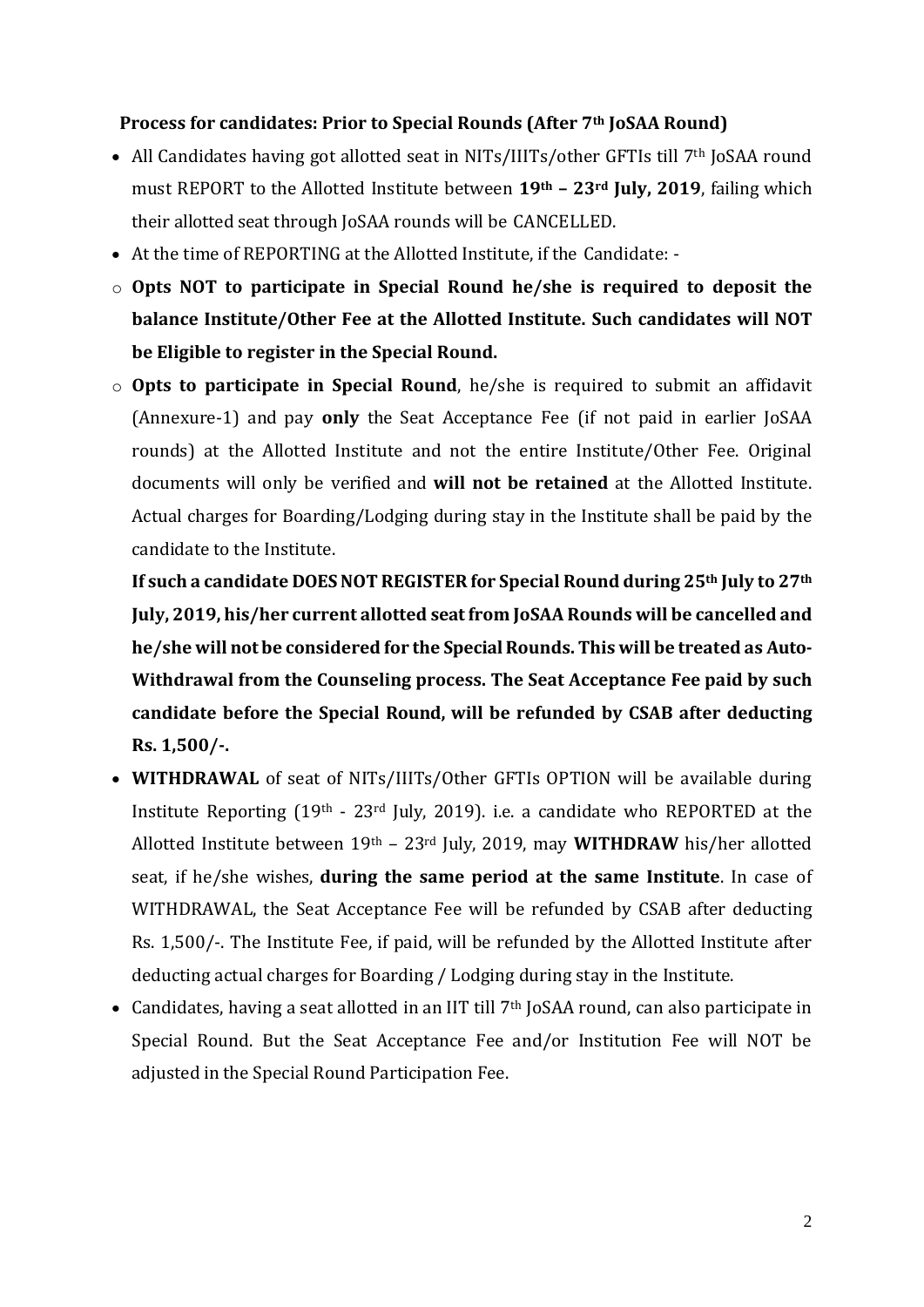### **Business Rules for the CSAB 2019 SPECIAL ROUNDS will be as follows: -**

### **I. Eligibility for Special Rounds:**

- **1.** All candidates who were eligible for JoSAA as per JEE (Main) 2019 Ranks will be eligible for participating in the SPECIAL ROUNDS as per JoSAA 2019 / CSAB 2019 rules.
	- a. Candidates who have not registered in JoSAA till now but are eligible as per their JEE(Main) 2019 Ranks will also be eligible for participating in the Special Rounds for NITs/IIITs/ other GFTIs (except IITs) as per JoSAA 2019 / CSAB 2019 rules.
	- b. Candidates who have participated in JoSAA and got allotted a seat will also be eligible for participating in the Special Rounds for NITs/IIITs/ other GFTIs (except IITs).
	- c. Candidates who have participated in JoSAA but did not get any seat will also be eligible for participating in the Special Rounds for NITs/IIITs/ other GFTIs (except IITs).
	- d. Candidates who have participated in JoSAA and got seat in IIT will also be eligible for participating in the Special Rounds for NITs/IIITs/ other GFTIs (except IITs).
- **2.** If a candidate fails to register for the Special Rounds during  $25<sup>th</sup> 27<sup>th</sup>$  July, 2019, he/she will not be entertained in any of the Special Rounds.
- **3.** Candidates, who have OPTED "Not to Participate in Special Round" at the time of REPORTING at the Allotted Institute during 19th to 23rd July, 2019, are NOT ELIGIBLE to Register in Special Round.

#### **II. Special Round Counseling Process**

#### **STEP 1: ONLINE REGISTRATION FOR SPECIAL ROUNDS:**

- **1.** All eligible candidates, as specified above, are required to register online for SPECIAL ROUND through CSAB portal https://csab.nic.in as per the schedule. **Earlier registration made on JoSAA portal is now null and void.**
- **2.** During Registration, candidates other than those who have reported at allotted Institute after 7th JoSAA round, can update their State of Eligibility, Nationality, Gender and Category/PwD (only from Beneficiary to non-Beneficiary Category).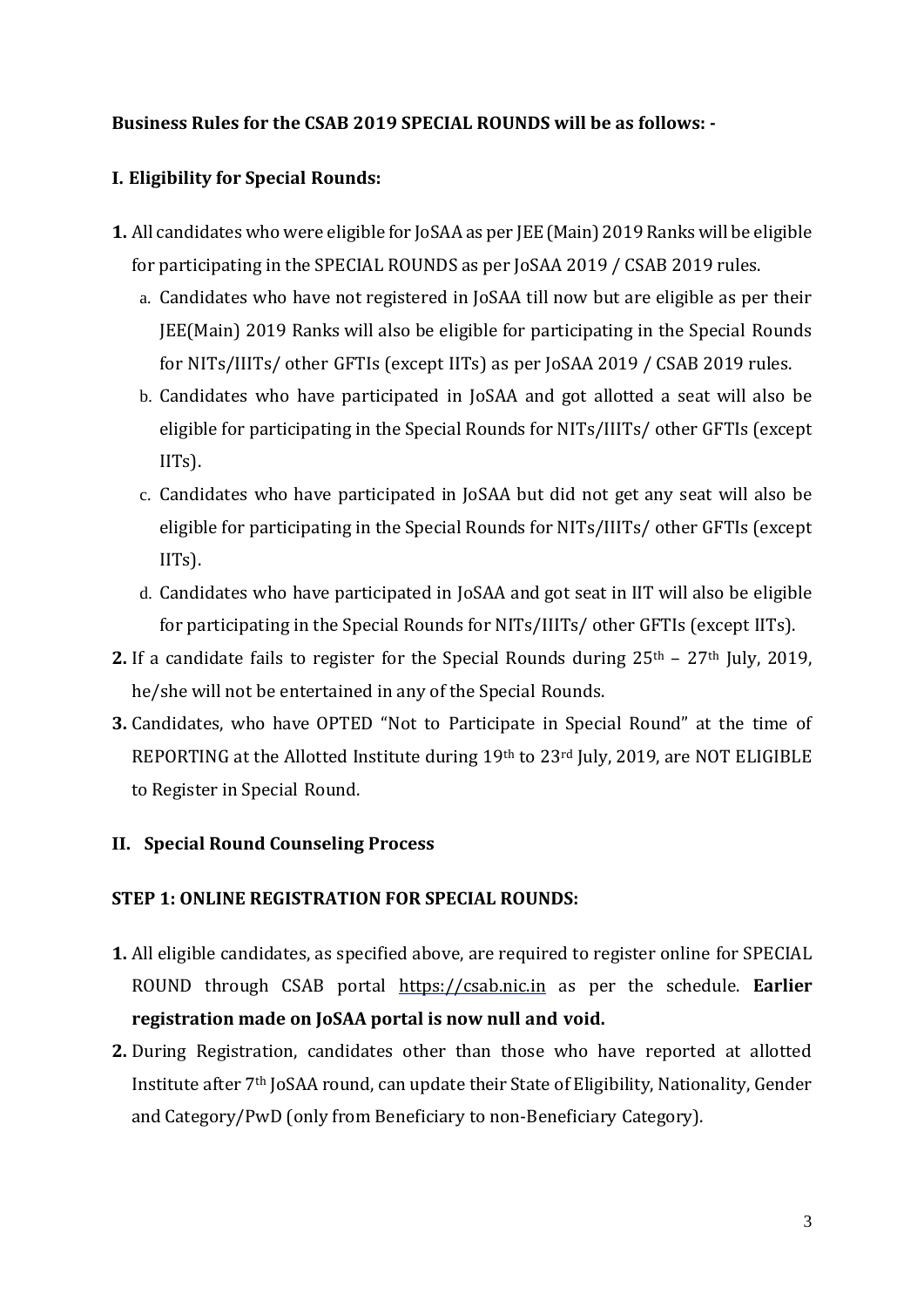- **3.** During Registration, all candidates are required to upload the following documents in PDF format:
	- a. Certificate of class X,
	- b. Mark sheet of class XII,
	- c. Category Certificate, if applicable (GEN-EWS, OBC-NCL, SC, ST)
	- d. PwD Certificate, if applicable
	- e. State of Eligibility Certificate, if the candidate has passed Class XII from outside India;
		- i. NRI candidates will upload their Indian Passport.
		- ii. OCI/PIO candidates will upload their OCI/PIO card.
- **4.** PwD candidates are required to upload Affidavit as per Annexure-3 along with the PwD Certificate in a single file.
- **5.** At the time of Registration, the candidate is also required to enter details of bank account (Account Holder Name, Account Number, IFSC Code, Bank Name) in which he/she wishes to receive the refund amount, if any, from CSAB. He/She is also required to upload scanned copy of a cancelled cheque of the same bank account.
- **6.** The uploaded documents will be verified at the time of reporting (online) only for those candidates who have been allotted a seat. The uploaded documents will be verified and the final status (Seat Confirmation/Seat Cancellation) will be reflected in the candidate login. It is the sole responsibility of the candidate to upload the appropriate documents. Further, the original documents will be verified at the Allotted Institute for confirmation of seat allotment.
- **7.** A candidate is also required to provide the marks out of 500 in class XII, as per the eligibility norms mentioned in Annexure-2.
- **8.** Those candidates not fulfilling the minimum educational qualifying criteria in the permitted subject combinations mentioned in Annexure-2, will not be allowed to proceed further in the Special round of counseling.

#### **STEP 2: PAYMENT FOR SPECIAL ROUND PARTICIPATION:**

After registration, all the candidates are required to pay the Special Round Participation Fee using SBI MOPS. Participation fee amount will be as follows: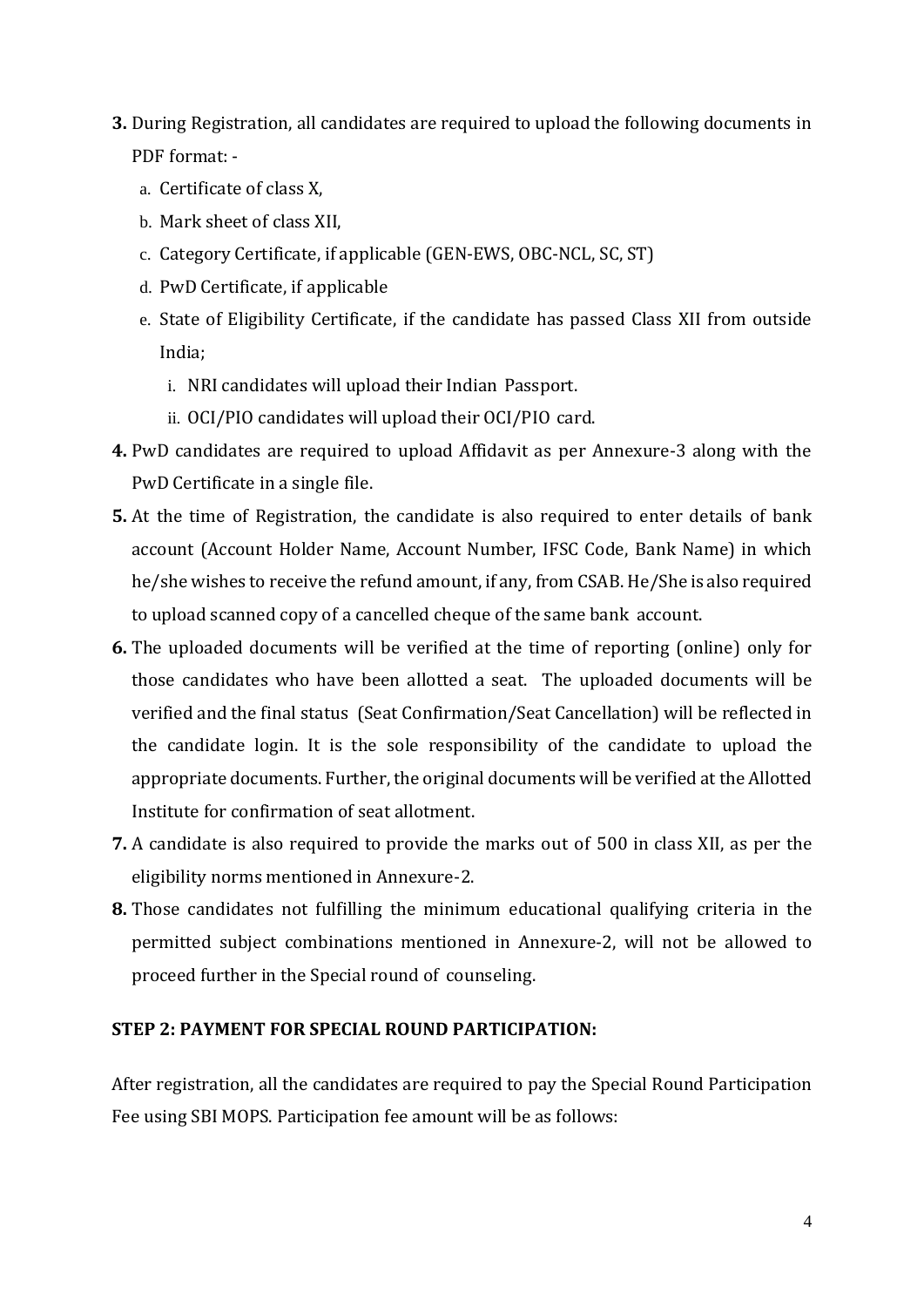| Sl.<br>No. | <b>Type of Candidate</b>                                                                                                                                                                                                                                                                                                                                                                                                                                 | <b>Fee for</b><br>GEN/GEN-<br>EWS/OBC-<br><b>NCL</b> | <b>Fee for</b><br>SC/ST/PwD           |
|------------|----------------------------------------------------------------------------------------------------------------------------------------------------------------------------------------------------------------------------------------------------------------------------------------------------------------------------------------------------------------------------------------------------------------------------------------------------------|------------------------------------------------------|---------------------------------------|
| 1.         | Candidate who: -<br>• Didn't Register on JoSAA portal (OR)<br>• Registered in JoSAA portal but didn't get a seat (OR)<br>• Allotted a seat by JoSAA but didn't pay Seat<br>acceptance Fee.                                                                                                                                                                                                                                                               | Rs 36,500/-                                          | Rs 16,500/-                           |
| 2.         | Candidate whose last seat allotted till 7th JoSAA round<br>was in IIT                                                                                                                                                                                                                                                                                                                                                                                    | Rs 36,500/-                                          | Rs 16,500/-                           |
| 3.         | Candidate whose last (till 7 <sup>th</sup> round) seat allotted in<br>JoSAA rounds was in NIT/IIIT/Other GFTI, paid Seat<br>Acceptance Fee and REPORTED. i.e. he/she wishes to<br>participate in Special Round retaining the currently<br>allotted seat of JoSAA.                                                                                                                                                                                        | Rs 36,500/-                                          | Rs 16,500/-                           |
| 4.         | Candidate who got a seat allotted in NITs/IIITs/GFTIs<br>in SC/ST category in JoSAA rounds; paid Seat<br>Acceptance Fee of Rs 15,000/- BUT [the seat was<br>cancelled OR withdrawn OR the candidate did not<br>report at RC/AI] AND<br>a) Candidate's category was converted to GEN at RC.<br>(OR)<br>b) The candidate changed his/her category to GEN<br>during Special Round Registration.                                                             |                                                      | Rs 21,500/- Not applicable            |
| 5.         | Candidate who got a seat allotted in NITs/IIITs/GFTIs<br>in GEN-PwD/GEN-EWS-PWD/ OBC-NCL-PWD category<br>in JoSAA rounds; paid Seat Acceptance Fee of Rs<br>15,000/-BUT [seat was cancelled OR withdrawn OR the<br>candidate did not report at RC/AI] AND<br>a) Candidate's category was converted to GEN/<br>GEN-EWS/OBC-NCL at RC. (OR)<br>b) The candidate changed his/her category to<br>GEN/ GEN-EWS/ OBC-NCL during Special<br>Round Registration. |                                                      | $\text{Rs } 21,500$ /- Not applicable |
| 6.         | SC/ST candidate who got a seat allotted in NITs/<br>IIITs/GFTIs in JoSAA rounds; Paid Seat Acceptance Fee<br>of Rs 15,000/-; Reported at AI successfully BUT<br>a) Candidate's category was converted to GEN at RC.<br>(OR)<br>b) The candidate changes his/her category to GEN<br>during Special Round Registration.                                                                                                                                    |                                                      | Rs 56,500/- Not applicable            |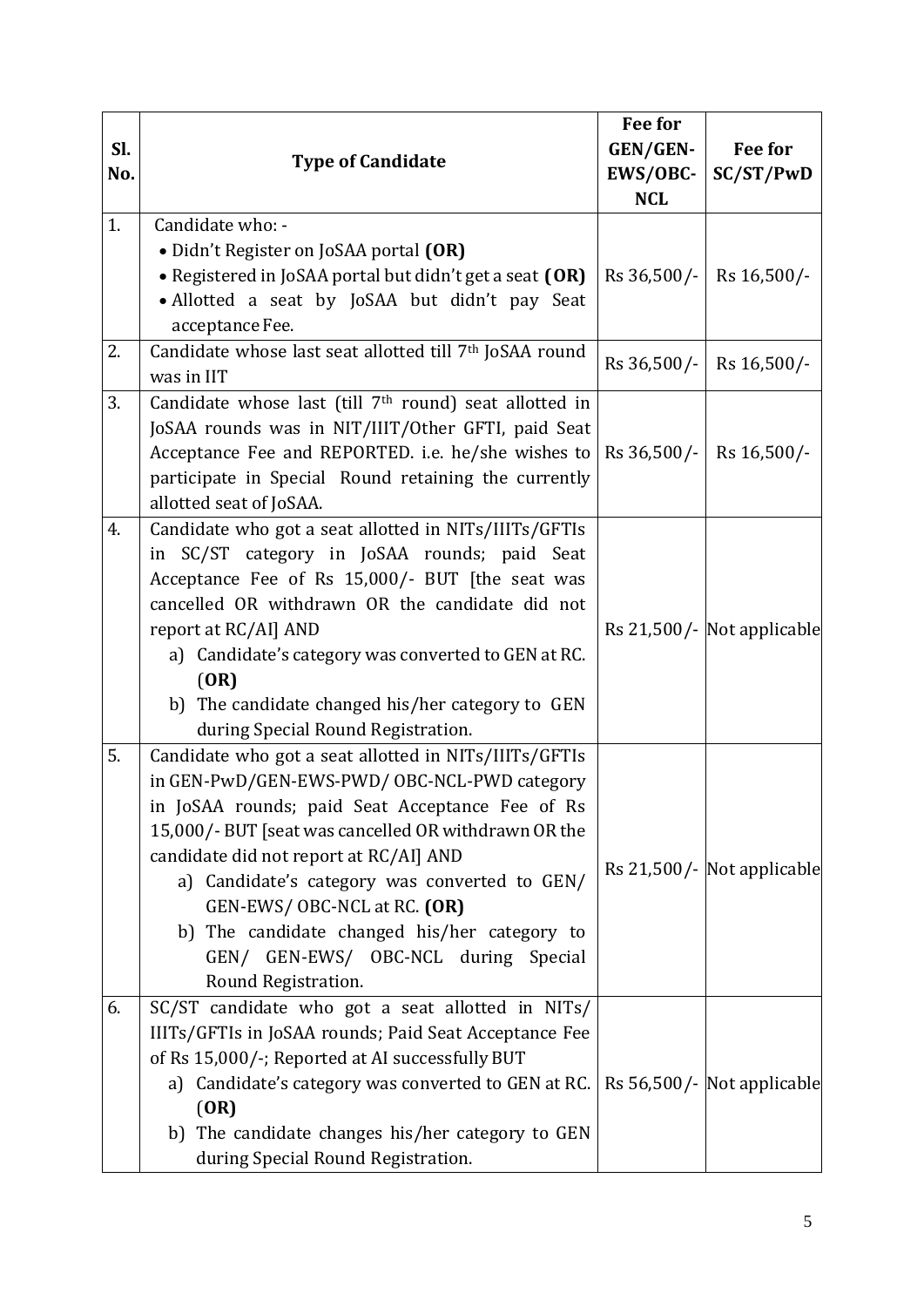| $\overline{7}$ . | GEN-PwD/GEN-EWS-PWD/OBC-NCL-PWD candidate                                  |                       |            |
|------------------|----------------------------------------------------------------------------|-----------------------|------------|
|                  | who got a seat allotted in NITs/ IIITs/GFTIs in JoSAA                      |                       |            |
|                  | rounds; Paid Seat Acceptance Fee of Rs 15,000/-;                           |                       |            |
|                  | Reported at AI successfully BUT                                            |                       |            |
|                  | a) Candidate's category was converted to $GEN/$ Rs 56,500/- Not applicable |                       |            |
|                  | GEN-EWS/OBC-NCL at RC. (OR)                                                |                       |            |
|                  | b) The candidate changes his/her category to GEN/                          |                       |            |
|                  | GEN-EWS/ OBC-NCL during Special Round                                      |                       |            |
|                  | Registration.                                                              |                       |            |
| 8.               | SC-PwD / ST-PWD candidate who got a seat allotted in                       |                       |            |
|                  | NITs/ IIITs / GFTIs in JoSAA rounds; Paid Seat                             |                       |            |
|                  | Acceptance Fee of Rs 15,000/-; BUT [seat was cancelled                     |                       |            |
|                  | OR withdrawn OR the candidate did not report at AI]                        | Not                   |            |
|                  | <b>AND</b>                                                                 | Applicable            | Rs. 1500/- |
|                  | a) Candidate's category was converted to SC / ST at                        |                       |            |
|                  | RC. (OR)                                                                   |                       |            |
|                  | b) The candidate changes his/her category to SC/ST                         |                       |            |
|                  | during Special Round Registration.                                         |                       |            |
| 9.               | Candidate who got a seat allotted in NITs/ IIITs/GFTIs                     |                       |            |
|                  | in JoSAA rounds and paid the Seat Acceptance Fee but                       |                       |            |
|                  | didn't REPORT at RC/AI OR Seat got CANCELLED at                            |                       |            |
|                  | RC/AI or WITHDREW / SURRENDERED the allotted                               | $\text{Rs } 1,500$ /- | Rs 1,500/- |
|                  | seat. Seat Acceptance Fee paid by such candidates to                       |                       |            |
|                  | JoSAA will be adjusted in the Special Round                                |                       |            |
|                  | Participation Fee.                                                         |                       |            |

Note: Participation fee mentioned in the above table is inclusive of Rs. 1500/- processing fee.

### **Note: RC denotes "Reporting Centre" AI denotes "Allotted Institute"**

### **STEP 3: ONLINE CHOICE FILLING AND CHOICE LOCKING FOR SPECIAL ROUNDS:**

- 1. Registered candidates will be able to fill their choices where all the seats of NITs/IIITs/GFTIs (except IITs) will be displayed for which they are eligible as per their category.
- 2. A tentative seat matrix of vacant seats will also be displayed for reference, but the candidates should fill choices from the complete seat matrix, as seats (other than those included in the tentative seat matrix) may become available for allotment due to creation of possible vacancies during the allotment process of the Special Round.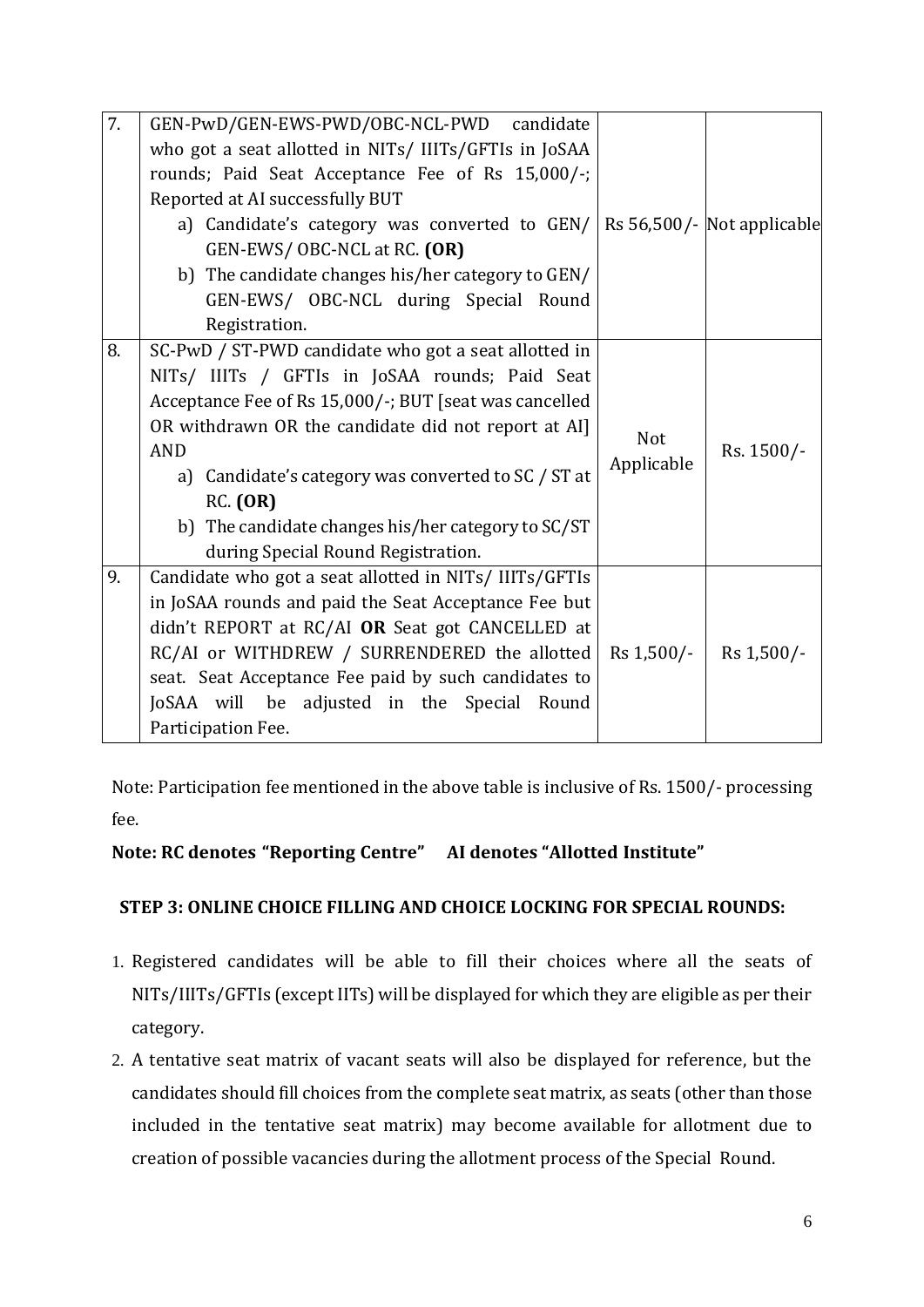- 3. All registered candidates are required to fill fresh choices. Earlier filled choices (in JoSAA) will not be considered in this round of seat allotment.
- 4. **Candidates who got admitted at Allotted Institute after JoSAA rounds** and wanting to participate in the special rounds while retaining currently allotted seat, are also required to fill fresh choices. All valid choices will be shown to the candidate **except the last accepted (allotted and successfully reported at Allotted Institute during 19th to 23rd July 2019) seat at NITs/IIITs/ GFTIs after JoSAA rounds**. The last allotted JoSAA seat for which he/she has reported successfully, will automatically be considered as the last choice for seat allotment. Based on JEE(Main) Rank and new set of choices:
	- a. A new seat may be allotted and the currently allotted seat (JoSAA) will be forfeited **OR**
	- b. The earlier allotted seat will be retained.
- 5. Candidates are advised to LOCK their choices after finalizing the choice list otherwise it will be Auto-Locked at 17.00 hrs on 27<sup>th</sup> July, 2019.

#### **STEP 4: SEAT ALLOTMENT BUSINESS RULES FOR SPECIAL ROUND:**

- 1. Seat allotment will be carried out according to JEE (Main) ranks (CRL) for the vacant seats in Special Rounds.
- 2. Conversion of Allotted Seat Category / Quota will be applicable as per JoSAA/CSAB norms.
- 3. All admitted candidates after the last round  $(7<sup>th</sup>$  round) of JoSAA who did not participate in Special Rounds, will also be considered for **category up-gradation against the same allotted choice**. This means that their earlier allotted seat upto 7<sup>th</sup> round will be retained in the same branch and in the same institute but category may be upgraded. For example, if a candidate has been allotted a seat in CSE in NIT, Tiruchirappalli in OBC- NCL category, his / her allotted category may be upgraded to GEN without affecting the seat allotment even if the candidate does not participate in Special Round.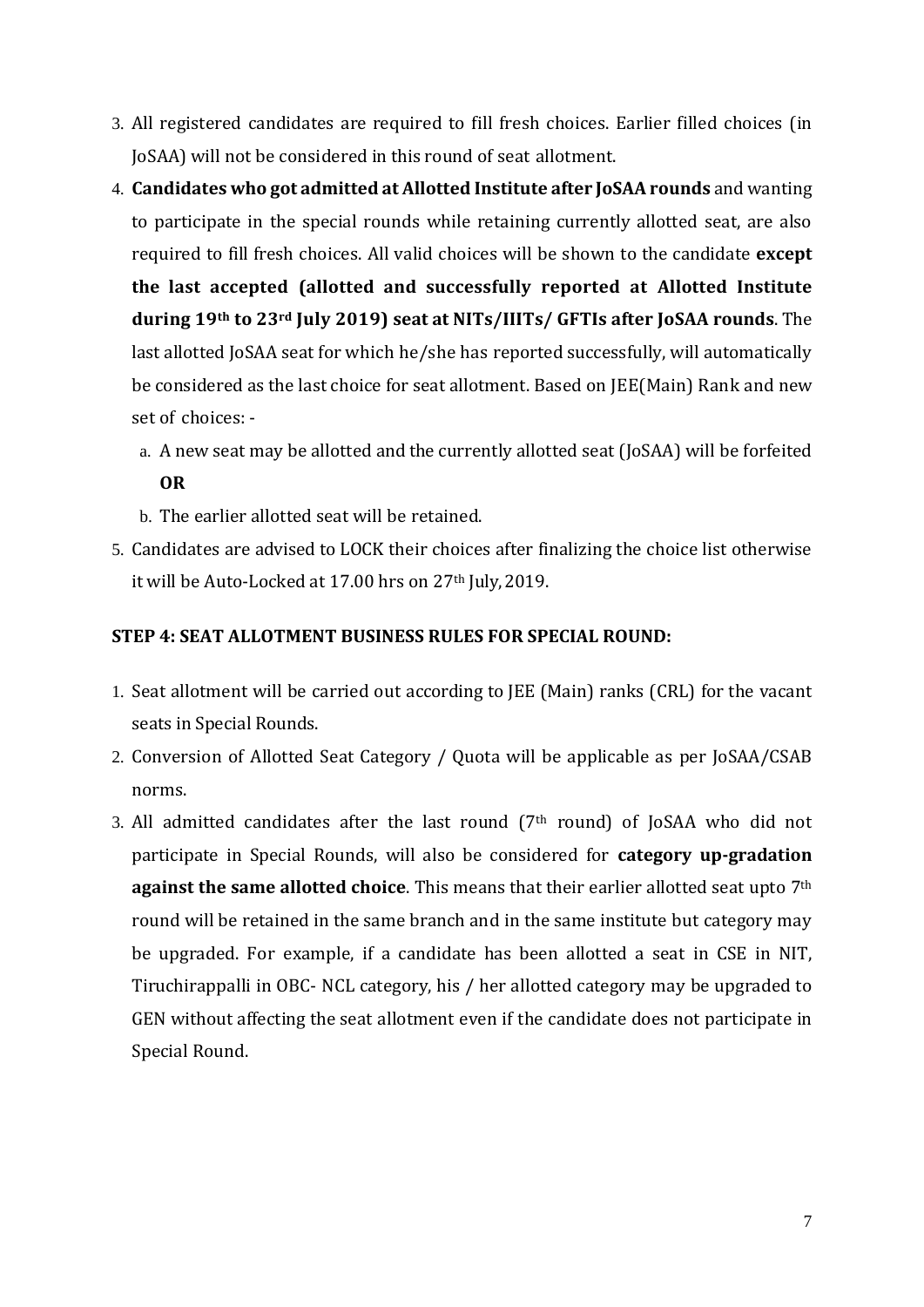#### **STEP 5: CHOOSING AN OPTION AFTER SPECIAL ROUND-I SEAT ALLOTMENT**

Seat Allotment result of Special Round-I will be published online. Candidates can view their allotment status after login using login credentials.

## **1. Applicable only for those candidates who have been ALLOTTED a seat at the end of Special Round – I**

At the time of viewing the Seat Allotment Result of Special Round-I, candidates are required to select one out of the following **FIVE OPTIONS. However once an option is selected he/she is permitted to change the same only once. For example, if the candidate chooses the option FREEZE first, then he/she is permitted to change this option to any one ofthe options from B to E. This will be a one-time change only during the scheduled time (10:00 hrs. on 29th July 2019 - 17:00 hrs. on 31st July 2019).**

- **A. FREEZE:** Candidate **ACCEPTS** the offered seat and indicates that he/she is satisfied with the allocated academic program and that he/she does not want to participate in the next round of seat allocation. Such candidates will NOT be considered for Special Round-II.
- **B. SLIDE:** Candidate **ACCEPTS** the offered seat and indicates that if a higher preference in the given choices **within the same Institute** is offered in the next round of allotment, he/she will accept it. In case higher preferred choice is not allotted in the next round, he/she will continue with the currently accepted academic program.
- **C. FLOAT:** Candidate **ACCEPTS** the offered seat and indicates that if a higher preference in the given choices **in any Institute** is offered in the next round of allotment, he/she will accept it. In case a higher choice seat is not allotted in the next round, he/she will continue with the currently accepted academic program. For those candidates who have reported at the Allotted Institute during 19th to 23rd July, 2019, FLOAT will be default option, provided they registered for Special Round.
- **D. SURRENDER and PARTICIPATE in SPECIAL ROUND - II:** Candidate **REJECTS** the offered seat in JoSAA rounds (**NITs/IIITs/ GFTIs**) / CSAB Special Round-I and wishes to participate in the Special Round-II. Such candidates will be considered in Special Round-II for his / her choices above the already allotted seat. **Irrespective of the candidate being allotted** / **not allotted any seat in the** Special Round-II**,** he/she **will have no claim on the seat allotted in the JoSAA rounds** (**NITs/IIITs/ GFTIs**) **/ CSAB Special Round-I. This implies if no seat is allotted in special round-II, the candidate will lose the already allotted seat in JoSAA rounds** (**NITs/IIITs/ GFTIs**) **/ CSAB Special Round-I.**
- **E. SURRENDER and NOT PARTICIPATE in SPECIAL ROUND - II:** Candidate **REJECTS** the offered seat **in the JoSAA rounds** (**NITs/IIITs/ GFTIs**) **/ CSAB Special Round-I** and wishes NOT to participate in the Special Round-II. Such candidates will NOT be considered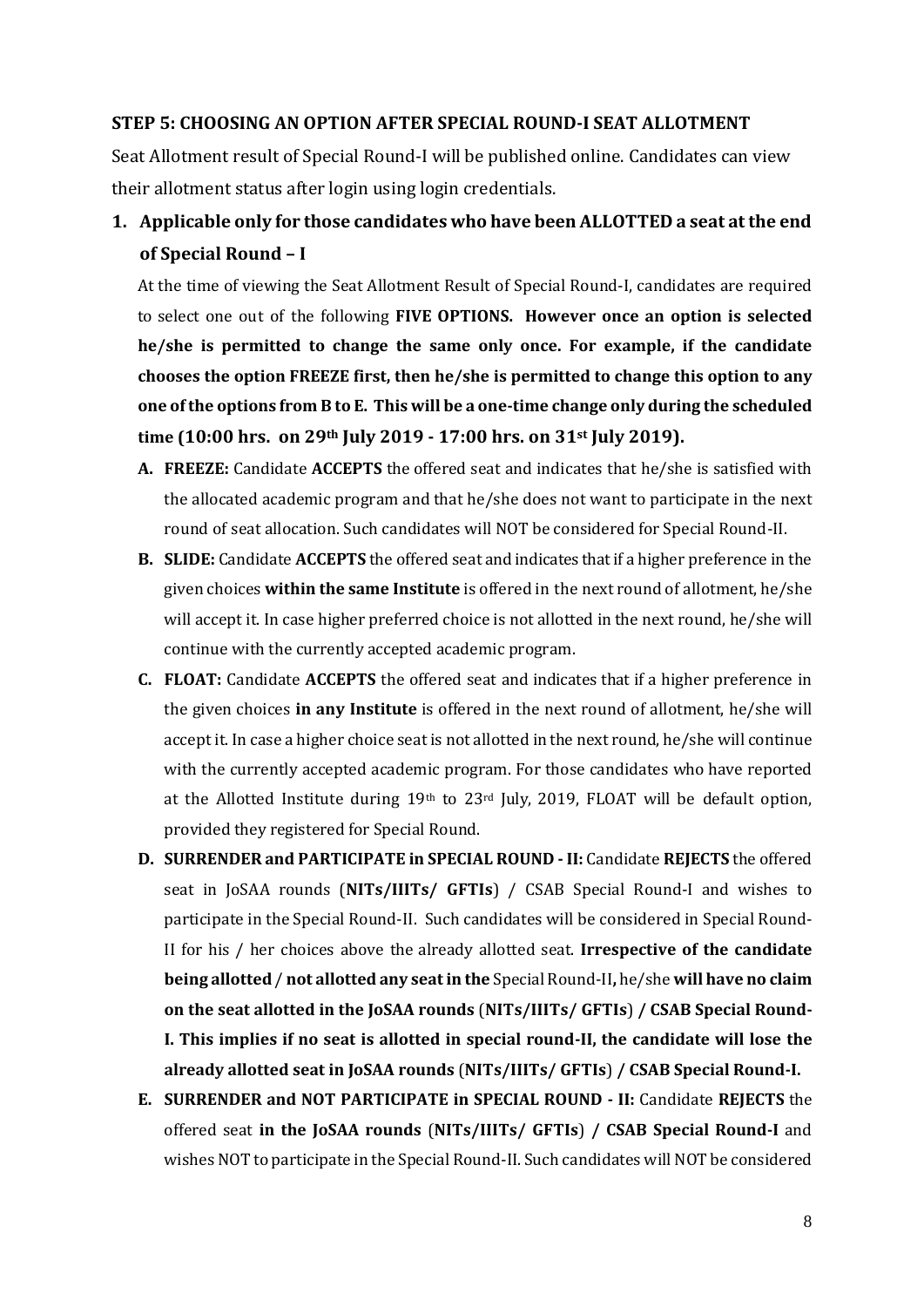in the Special Round-II. **He/She will have no claim on the seat allotted in the JoSAA rounds** (**NITs/IIITs/ GFTIs**) **/ CSAB Special Round-I. This implies that the candidate exits the seat allocation process ONCE AND FOR ALL without any seat in hand**.

**2. Applicable only for those candidates who have NOT BEEN ALLOTTED any seat at the end of Special Round-I.**

Those candidates who have not been allotted any seat in JoSAA rounds (**NITs/IIITs/ GFTIs**) / CSAB special Round-I, can exercise an option of **NOT WIILING TO PARTICIPATE** IN THE SPECIAL ROUND – II. **This implies that the candidate exits the seat allocation process ONCE AND FOR ALL without any seat in hand**. **However once an option is selected he/she is permitted to change the same only once during the scheduled time (10:00 hrs on 29th July 2019 - 17:00 hrs on 31st July 2019).**

Those candidates who have not been allotted any seat at the end of Special Round-I, and NOT EXERCISING the option of NOT WIILING TO PARTICIPATE IN THE SPECIAL ROUND – II shall be considered for the Special Round-II.

### **STEP 6: PAYMENT OF SPECIAL ROUND SEAT ACCEPTANCE FEE:**

After Seat allotment of Special Round-I, if the candidate opts **FREEZE / SLIDE/ FLOAT**, he/she is required to pay the Special Round Seat Acceptance Fee using SBI MOPS. Seat Acceptance fee amount will be as follows:

| SI. | <b>Type of Candidate</b>                            | Fee for GEN /   | Fee for     |
|-----|-----------------------------------------------------|-----------------|-------------|
| No. |                                                     | <b>GEN-EWS/</b> | SC/ST/PWD   |
|     |                                                     | <b>OBC-NCL</b>  |             |
| 1.  | A Candidate who has been allotted a seat first time |                 |             |
|     | in Special Round and wants to accept the seat.      | Rs 35,000/-     | Rs 15,000/- |
| 2.  | A Candidate who has got admitted at Allotted        |                 |             |
|     | Institute (NITs/IIITs/GFTIs) through JoSAA          |                 |             |
|     | rounds and has been allotted a seat in Special      | <b>Nil</b>      | <b>Nil</b>  |
|     | Round-I, wants to accept the seat.                  |                 |             |
|     | (Such candidates have already deposited seat        |                 |             |
|     | acceptance fee).                                    |                 |             |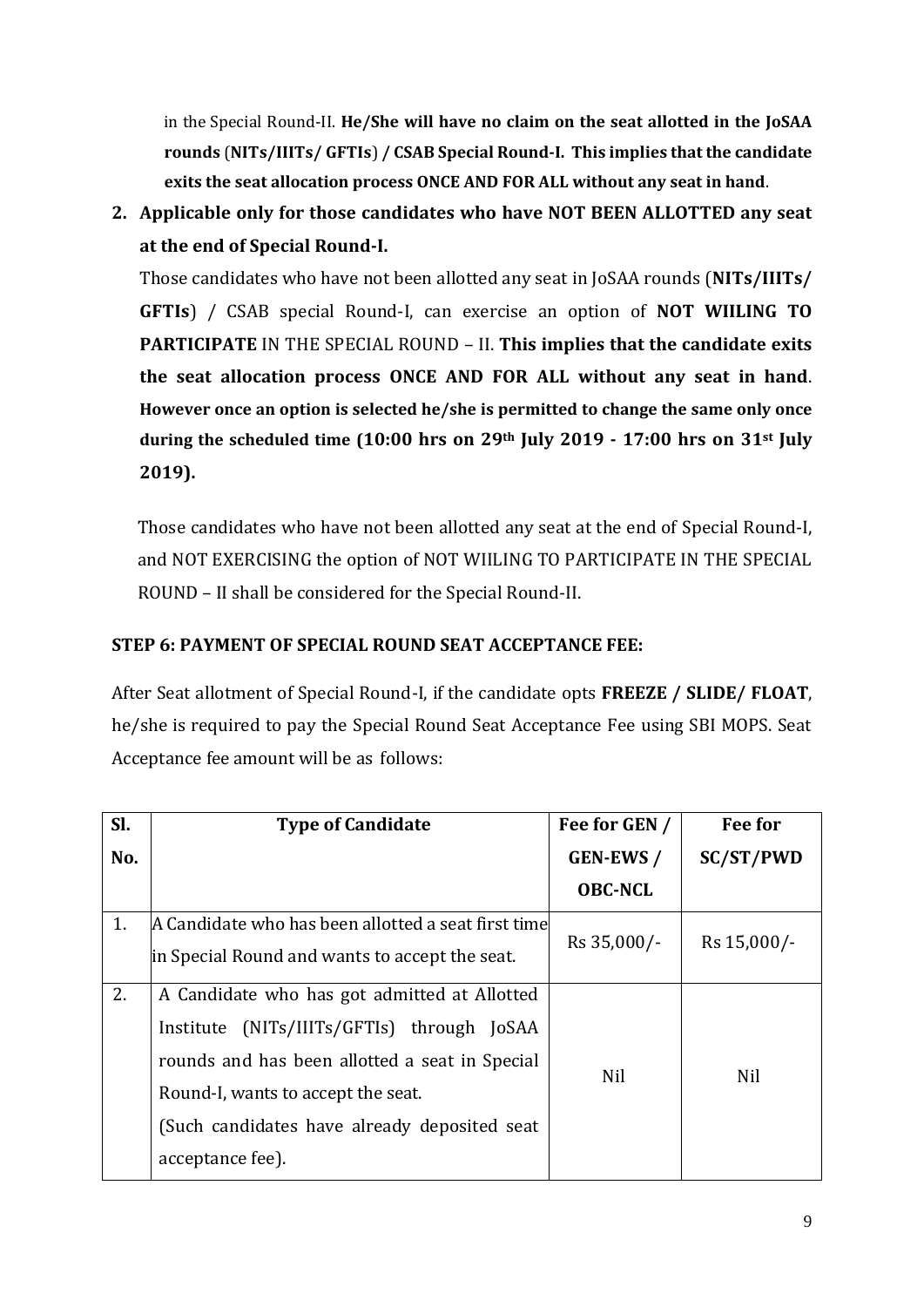Note: All candidates who have been allotted a seat, after fulfilling payment requirement as per above table, **are required to ensure Successful Online Reporting for Document Verification to confirm their seat, otherwise the seat will be cancelled.**

### **STEP 7: ONLINE REPORTING AFTER SPECIAL ROUND-I SEAT ALLOTMENT**

- 1. After seat allotment in Special Round-I, if the candidate opts for **FREEZE/SLIDE/FLOAT** and pays Seat Acceptance Fee, his/her uploaded documents will be verified **ONLINE** by the officials of the Allotted Institute and the final status (Seat Confirmation/Seat Cancellation) will be reflected in the candidate login. It is the sole responsibility of the candidate to keep checking his/her reporting status and provide the necessary documents/information to the Allotted Institute's official, if required during **29th - 31st July 2019** within the stipulated time **(till 17:00 hrs on 31st July 2019)**.
- 2. For Seat Confirmation, the candidates are not required to visit the Allotted Institute. However, if a candidate has chosen "FREEZE" and his/her status of Online Reporting is successful, he/she may go to the Allotted Institute and start attending classes.
- 3. After seat allotment in Special Round-I, if the candidate opts for "**SURRENDER and PARTICIPATING in NEXT ROUND"** then his / her current allotted seat will be cancelled but the candidate will be still eligible for the next round of seat allotment. Uploaded documents of such candidates will **NOT** be verified at this stage and will be verified, only if a seat is allotted in the next round.
- 4. After seat allotment in Special Round-I, if the candidate opts for "**SURRENDER and NOT PARTICIPATING in NEXT ROUND"** then his/ her current allotted seat will be cancelled and candidate will not be eligible for next round of seat allotment.
- 5. Candidates who have reported successfully at the Allotted Institute during 19th to 23rd July, 2019 and are participating in Special Rounds with currently allotted seat in hand, if DO NOT choose any of the options **FREEZE/ SLIDE/ FLOAT / SURRENDER and PARTICIPATING IN NEXT ROUND / SURRENDER and NOT PARTICIPATING in NEXT ROUND**, they will be automatically moved to Special Round-II with **FLOAT** as a default option.
- 6. If a candidate (other than those specified in point no. 5) has been freshly allotted a seat in Special Round-I and
	- a. Does not select any of the OPTIONS **FREEZE/ SLIDE / FLOAT / SURRENDER and PARTICIPATING IN NEXT ROUND / SURRENDER and NOT PARTICIPATING in NEXT ROUND OR**
	- b. Selects an OPTION (**FREEZE /SLIDE/ FLOAT**) but does NOT pay Seat Acceptance Fee as per table in Step-6 **OR**
	- c. Selects an OPTION **FREEZE /SLIDE/ FLOAT**, pays Seat Acceptance Fee but does not respond to the queries of Official of the Allotted Institute regarding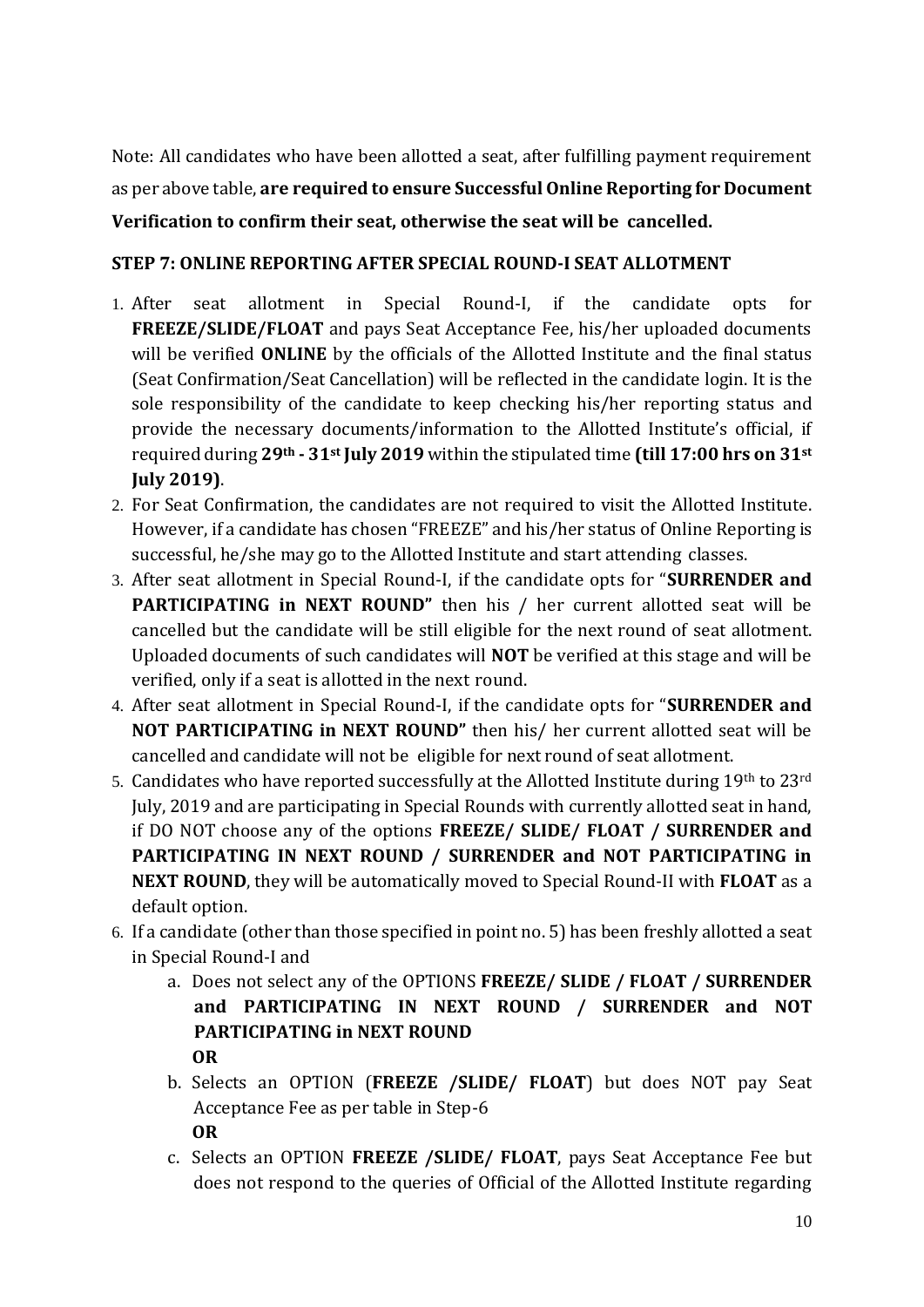his/her document verification in the given time schedule i.e. during 10:00 hrs and 17:00 hrs between 29th and 31st July, 2019, his/her seat will be **CANCELLED** and the candidate will not be considered for next round.

### **STEP 8: AFTER SPECIAL ROUND-II SEAT ALLOTMENT**

All the successful allottees of seats in Special Rounds are required to report In-Person at the last Allotted Institute directly and complete the admission formalities during  $2<sup>nd</sup> - 5<sup>th</sup>$ August, 2019.

# **III Adjustment of Special Round Participation and Seat Acceptance Fee towards the Allotted Institute's Fee:**

- 1. Out of the Special Round Participation Fee, the Processing Fee is Rs 1,500/- which is non-refundable and non-adjustable towards the fee of allotted Institute.
- 2. Participation Fee and Seat Acceptance Fee paid by the candidate will be adjusted in the Institute Fee.
- 3. For candidates who have deposited the Fee in any of the IITs, if allotted a seat in the Special Round, the fee deposited in the IIT will **NOT** be adjusted in the fee of the newly Allotted Institute in Special Round.

### **IV Refund of Participation and Seat Acceptance Fee:**

- 1. If a candidate opts to WITHDRAW the seat allotted in NITs/IIITs/GFTIs in JoSAA rounds during Institute reporting  $(19<sup>th</sup> - 23<sup>rd</sup>$  July, 2019) and does not participate in Special Rounds counseling, his/her Seat Acceptance Fee will be refunded after deducting Rs 1,500/-.
- 2. If no seat is allotted to the candidate in the Special Rounds, his/her Participation Fee will be refunded after deducting processing fee of Rs 1,500/-.
- 3. If no seat is allotted to the candidate in the Special Round-I and the candidate withdraws from CSAB Special round-II, his/her Participation Fee will be refunded after deducting processing fee of Rs 1,500/-.
- 4. If a candidate gets a seat allotted in Special Round-I and does not report, his/her Participation Fee and Seat Acceptance Fee (if paid) will be refunded after deducting Rs 5,000/- (Refer point no. 6 of Step-7).
- 5. If a candidate gets a seat allotted in Special Round-I and opts for **"SURRENDER and**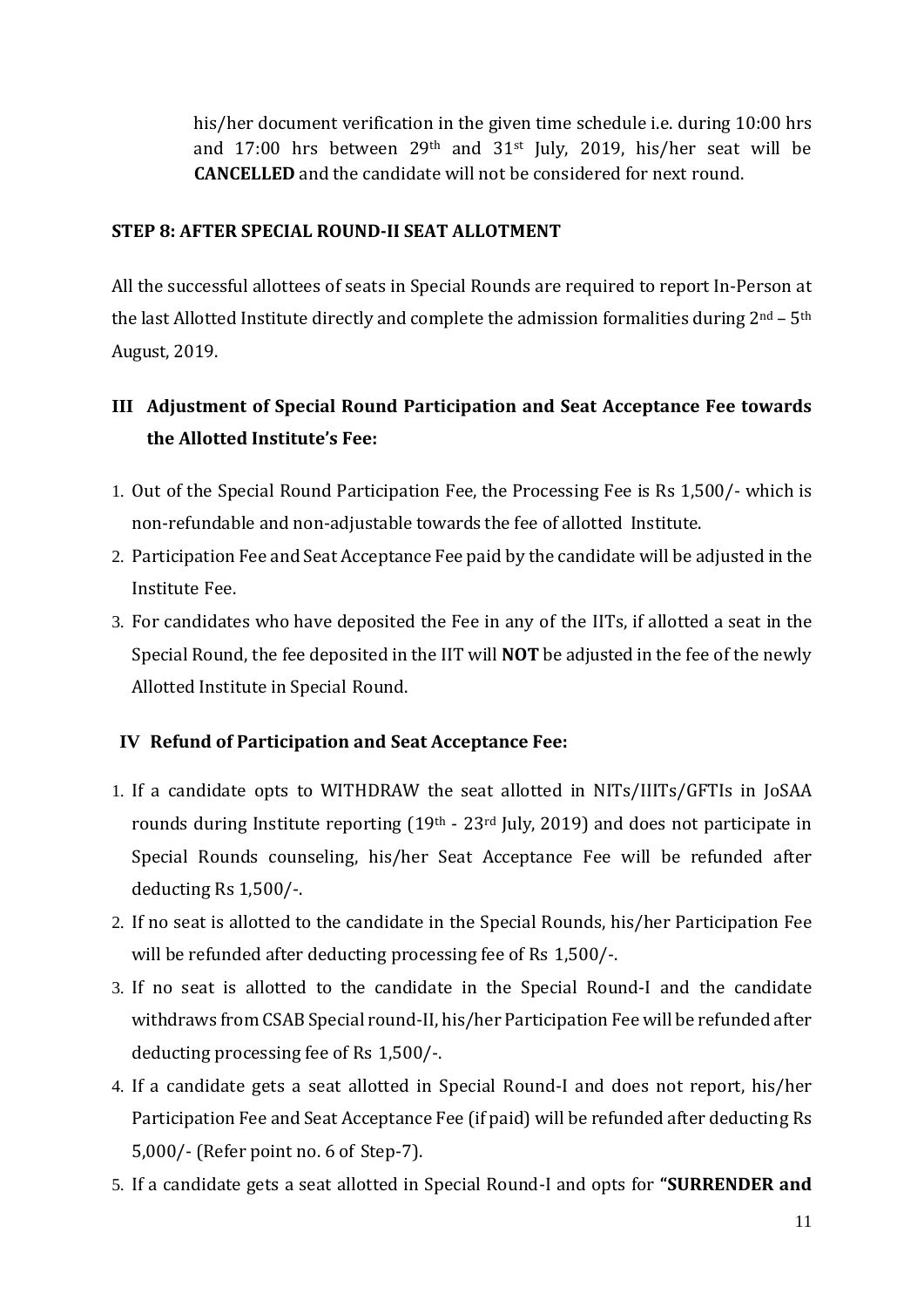**PARTICIPATING in NEXT ROUND"**, and does not get seat in Special Round-II, his/her Participation Fee and Seat Acceptance Fee (if paid) will be refunded after deducting Rs 5,000/-.

- 6. If a candidate gets a seat allotted in Special Round-I and opts for **"SURRENDER and NOT PARTICIPATING in NEXT ROUND"**, his/her Participation Fee and Seat Acceptance Fee (if paid) will be refunded after deducting Rs 5,000/-.
- 7. If a candidate who has been allotted a seat in Special Round-I and his/her seat gets cancelled due to ineligibility **Or** in-appropriate documents noticed during document verification, his/her Participation Fee and Seat Acceptance Fee (if paid) will be refunded after deducting Rs 5,000/-.
- 8. If a seat is allotted prior to the Special Round-II (i.e. seat allotted in JoSAA/Special Round-I) and the same is retained for participating in the Special Round-II OR a seat is allotted **afresh** in Special Round-II, the Participation Fee and Seat Acceptance Fee (if paid) will not be refunded whether such a candidate joins the Allotted Institute or not. Fee paid by such candidates will be transferred to the Allotted Institute.
- 9. If a candidate who has been allotted a seat in Special Round-II and his/her seat cancelled due to ineligibility **or** in-appropriate documents, his/her participation fee and Seat Acceptance Fee (if paid) will not be refunded.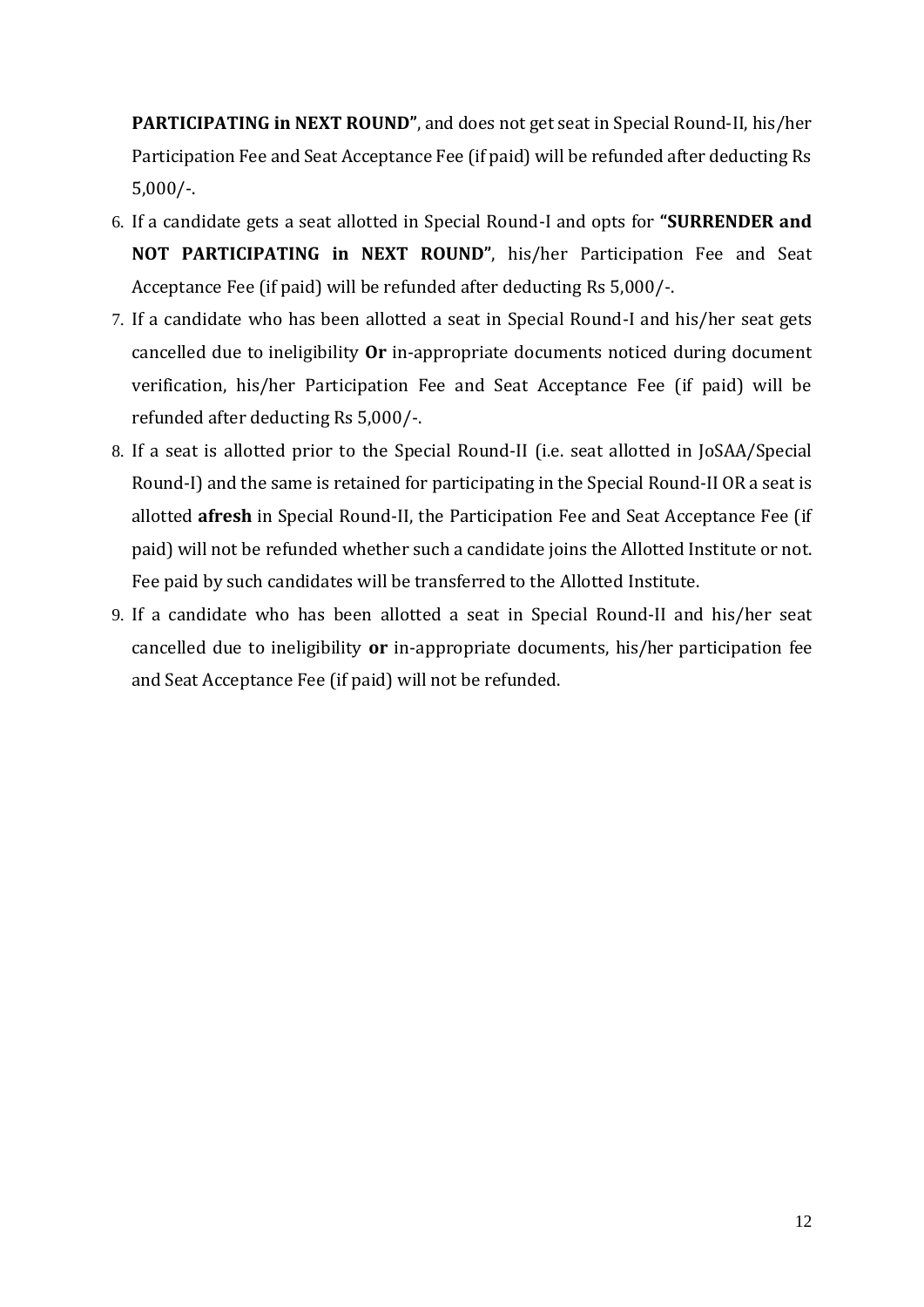### **ANNEXURE – 1**

The following is to be printed/typed and then duly filled on Rs. 50/- Non Judicial Stamp paper and dulynotarized

#### **AFFIDAVIT**

| I, [Mame of candidate] JEE                      |  |
|-------------------------------------------------|--|
|                                                 |  |
|                                                 |  |
| do hereby solemnly affirm and state as follows: |  |
|                                                 |  |
|                                                 |  |
| (Institute)                                     |  |

- 2. That, I have opted to go for Special Round of CSAB-2019 for admission in NITs/IIITs/GFTIs.
- 3. That, I shall be bound by the rules of Special Round.
- 4. That, I understand if I do not Register and pay Special Round Participation fee during 25th July to 27th July, 2019, my current allotted seat of JoSAA Rounds will be **CANCELLED** and I will not be considered for the Special Rounds. This will be treated as Auto-Withdrawal from the Counseling process. The Seat Acceptance Fee paid by me before Special Round, will be refunded by CSAB as per refund rules.

Deponent

Verified at \_ on this \_ day of \_ \_2019

that the contents of the above said affidavit are true and correct to the best of my knowledge and belief and nothing has been concealed therein.

Deponent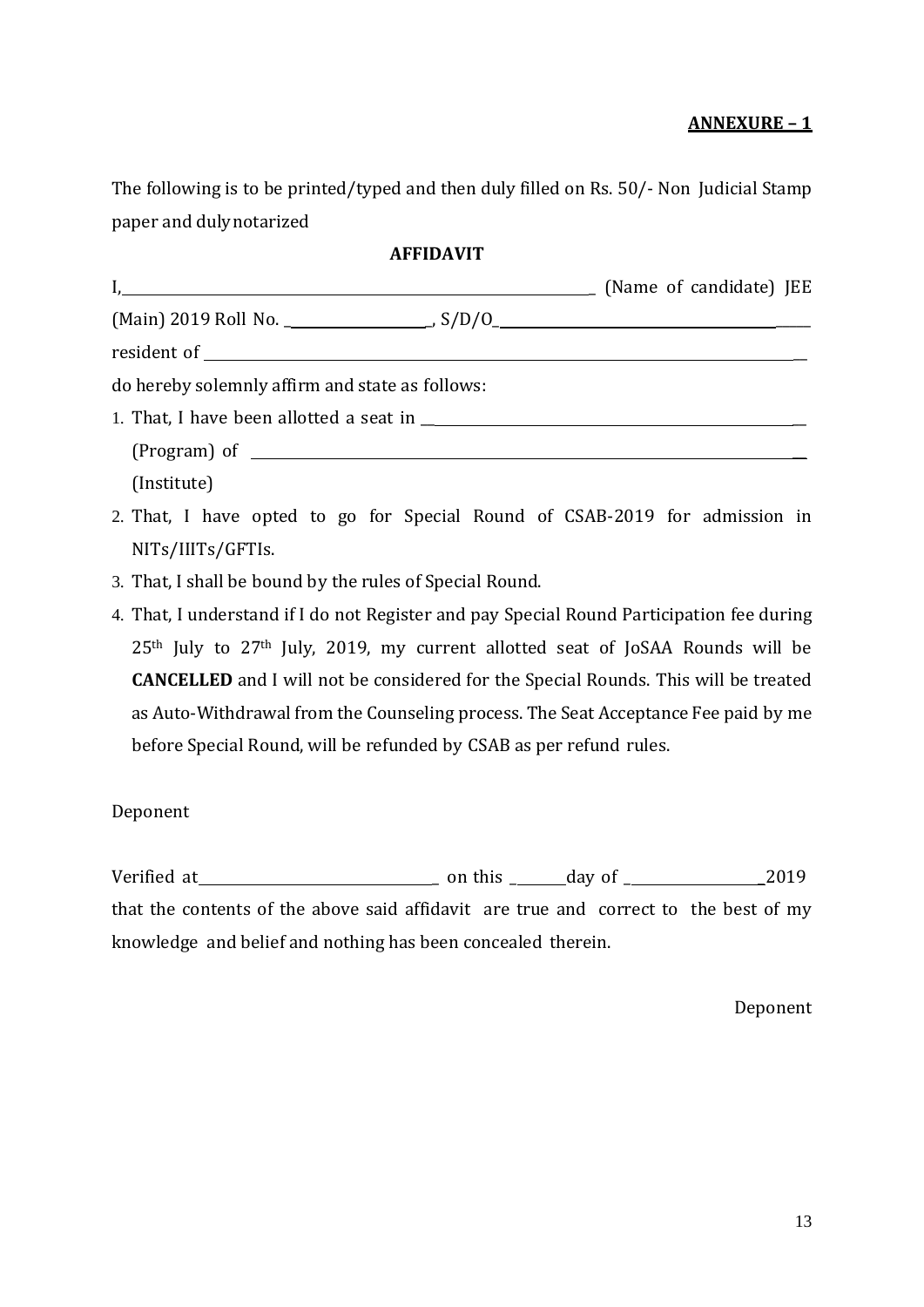### **Performance in Class XII (or equivalent) examination (Applicable only for candidates seeking admission to NITs/IIITs /GFTIs)**

1. One of the criteria for admission to NITs/IIITs/Other participating GFTIs is that the candidate should satisfy at least one of these two criteria:

(i) The candidate is within the category-wise top 20 percentile of successful candidates in their respective Class XII (or equivalent) examination of respective stream and Board.

(ii) The candidate has secured minimum 75% (for GEN, GEN-EWS, OBC-NCL) or minimum 65 % (for SC, ST or PwD) of aggregate marks in the Class XII (or equivalent) examination of respective stream and Board.

2. The marks scored in the following five subjects will be considered for calculating the aggregate marks and the cut-off marks for fulfilling the top 20 percentile criterion.

(a) For B.E./B.Tech. programmes

- i. Physics
- ii. Mathematics
- iii. Any one of Chemistry, biology, biotechnology, technical vocation subject.
- iv. A language (if the candidate has taken more than one language, then the language with the higher marks will be considered)
- v. Any subject other than the above four (the subject with the highest marks will be considered).
- (b) For B.Arch., the marks in the following subjects will be considered:
	- i. Mathematics, Physics, Chemistry
	- ii. Other two subjects
- (c) For B. Planning, the marks in the following subjects will be considered:
	- i. Mathematics
	- ii. Other four subjects
- 3. If a Board awards only letter grades without providing an equivalent percentage of marks on the grade sheet, the candidate should obtain a certificate from the Board specifying the equivalent marks and submit it at the time of acceptance of the allocated seat. In case such a certificate is not provided, the decision taken by CSAB 2019 will be final.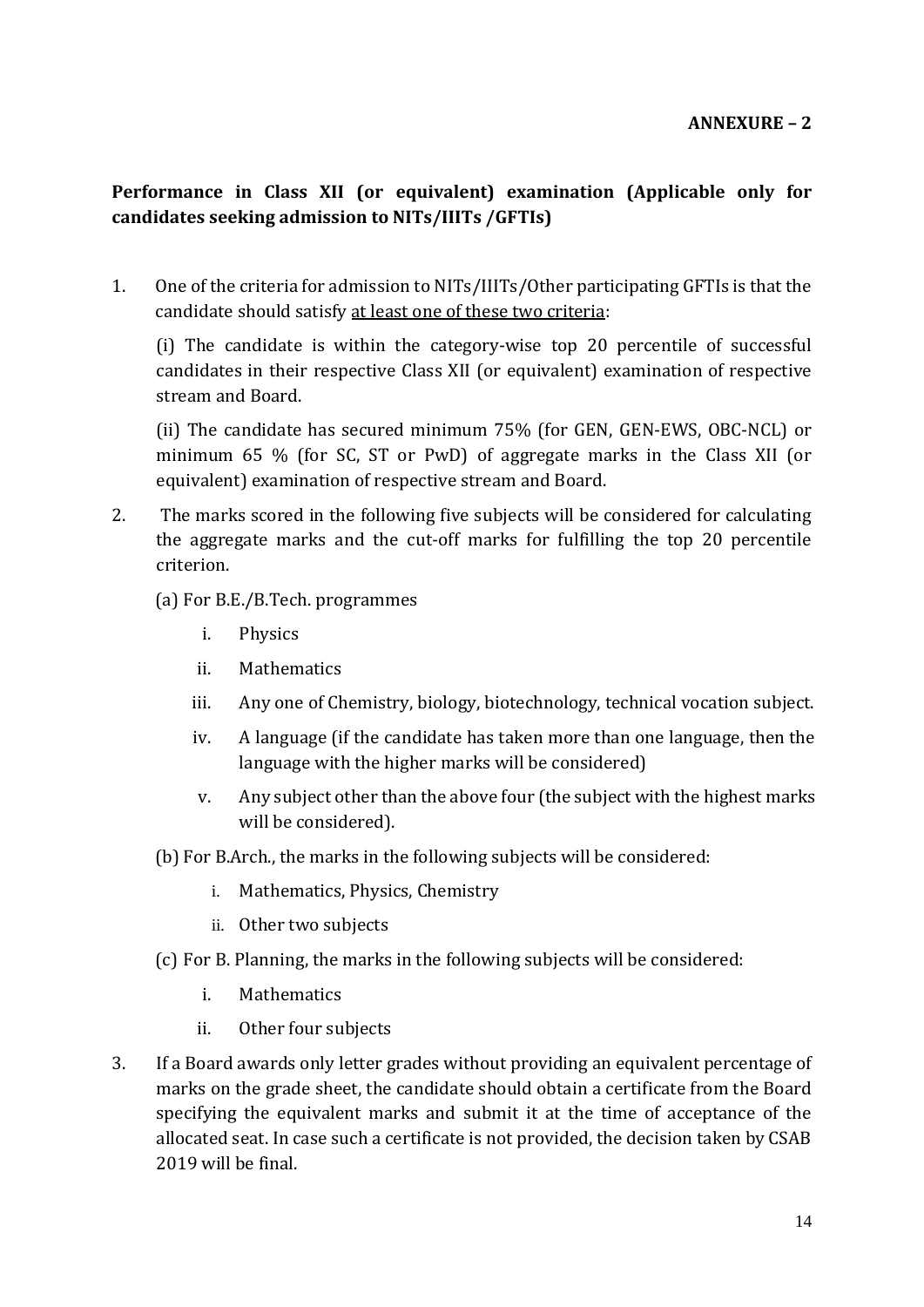- 4. If a Board gives aggregate marks considering both Class XI and Class XII examinations (in the 10+2 system), then only the Class XII marks will be considered. Similarly, for Boards which follow a semester system, the marks scored in the final two semesters will be considered.
- 5. For candidates who appeared in the Class XII (or equivalent) Board examination in 2018 but reappeared in 2019, the best of the two performances will be considered.
- 6. If a Board does not give marks scored in individual subjects but gives only the aggregate marks, then the aggregate marks given by the Board will be considered as such.
- 7. In case any of the subjects Physics, Chemistry, Mathematics and Language are not evaluated in the final year (e.g., in a 3-year diploma course), then the marks for the same subject from the previous year/s will be used for calculating percentage of aggregate marks.

### **Regarding the qualifying marks for the top 20 percentile**

- 8. The qualifying marks for PwD category candidates will be the same as the lowest of the qualifying marks for GEN, GEN-EWS, OBC-NCL, SC and ST category candidates.
- 9. The top 20 percentile qualifying marks of the respective Boards in 2018 will be considered for candidates who appeared in Class XII (or equivalent) examination for the first time in 2018 and pass the examination in 2018.
- 10. The top 20 percentile qualifying marks of the respective Boards in 2019 will be considered for candidates who appeared in all required subjects for Class XII (or equivalent) examination in 2019 and pass the examination in 2019.
- 11. If a candidate appeared in Class XII (or equivalent) examination for the first time in 2018 and passed the examination, but reappeared in one or a few subjects in 2019 for improvement or any other reason, then top 20 percentile cut-off for 2018 will be considered for him. However, if a candidate writes all the subjects in 2019, the best of the two performances will be considered.
- 12. For those Boards whose result was declared after June 2018, the top 20 percentile qualifying marks of the respective Boards in 2018 will be considered for candidates who appeared in Class XII (or equivalent) examination for the first time in 2018 and pass the examination in 2018.
- 13. In case a Board does not provide information about the qualifying marks for the top 20 percentile, the candidate will have to produce a certificate from the respective Board stating that he/she/it falls within the top 20 percentile of successful candidates. If the candidate fails to do so, then the qualifying marks for the CBSE will be used.